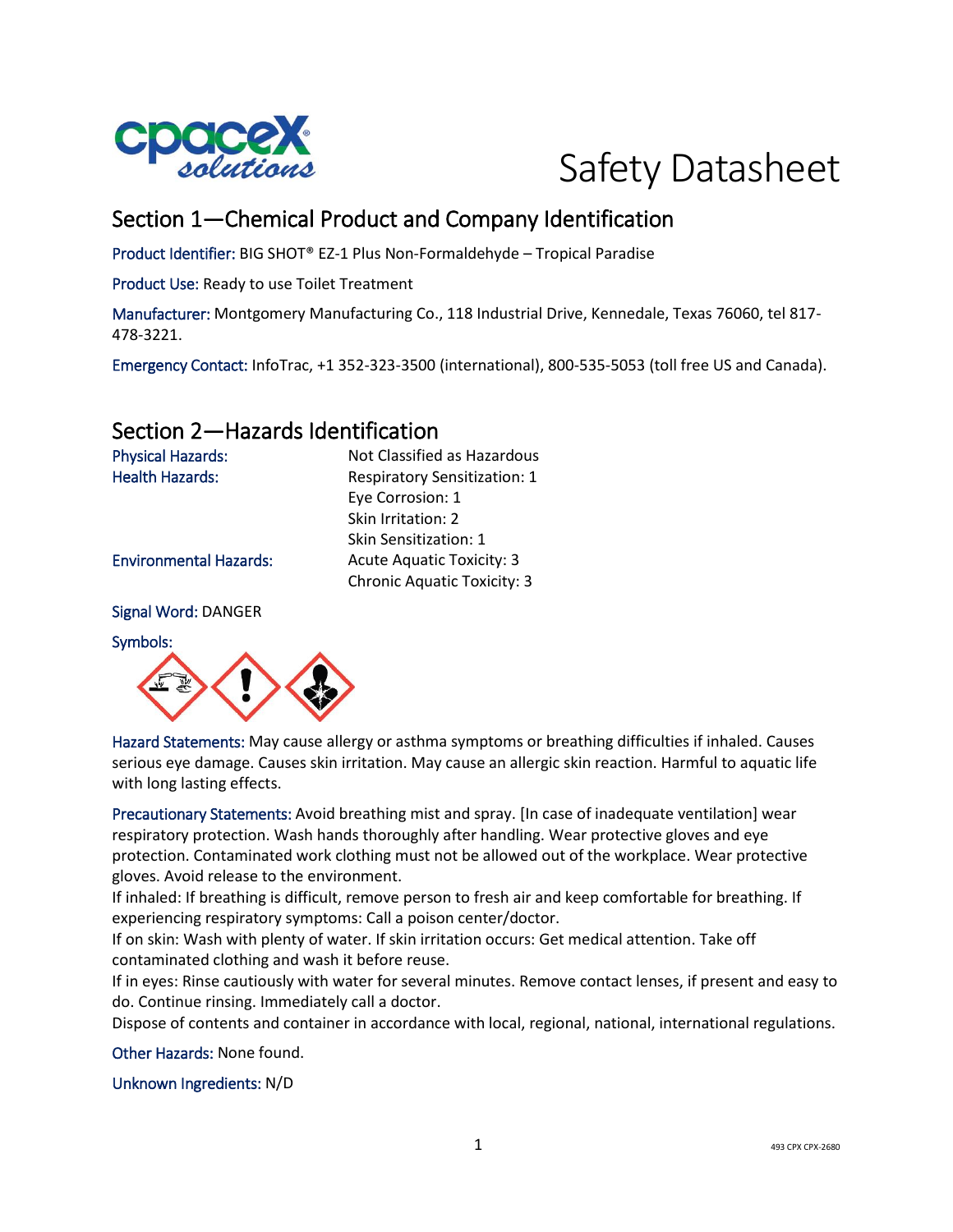## Section 3—Information on Ingredients

| <b>Ingredient Name</b>                                       | Ingredient | Ingredient CAS |
|--------------------------------------------------------------|------------|----------------|
|                                                              | Percentage | No             |
| The exact chemical identities and percentages of composition |            |                |
| have been withheld as a trade secret.                        |            |                |

## Section 4—First Aid Measures

Skin contact: If on skin or hair: Wash with plenty of water. If skin irritation occurs: Get medical attention. Take off contaminated clothing and wash it before reuse.

Eye contact: If in eyes: Rinse cautiously with water for several minutes. Remove contact lenses, if present and easy to do. Continue rinsing. Immediately call a doctor.

Ingestion: If swallowed: No need for first aid is anticipated if material is swallowed. If irritation occurs, seek medical attention.

Inhalation: If inhaled: If breathing is difficult, remove person to fresh air and keep comfortable for breathing. If experiencing respiratory symptoms: Call a poison center/doctor.

Most important symptoms/effects, acute and delayed: N/D

Indication of immediate medical attention/special treatment: N/D

### Section 5—Fire-Fighting Measures

Suitable extinguishing media: Water, fog, foam, dry chemical, CO₂

Specific hazard arising from chemicals: None known

Special equipment and precautions: Self-contained or air supplied breathing apparatus and protective gear. Cool nearby drums with water to prevent pressure build-up.

## Section 6—Accidental Release Measures

Personal precaution, protective equipment, emergency procedures: Avoid contact with skin and eyes. Do not ingest. Do not inhale. Wear Personal Protective Equipment (refer to section 8).

Methods and material for containment and clean up: Avoid release to the environment. Stop discharge and contain material. Substantial quantities may be recovered with a vacuum pump. Use explosion proof equipment if flammable or combustible. Otherwise, use appropriate absorbent. Place contaminated material in container suitable for disposal. Use appropriate protective equipment. Be sure there is adequate ventilation. Do not flush to streams or other bodies of water. Contact appropriate environmental agencies if further guidance is required.

## Section 7—Handling and Storage

Precautions for safe handling: Wash thoroughly after handling, especially before eating, drinking, smoking or using restroom facilities. Wash goggles and gloves. Launder contaminated clothing. Do not swallow. Do not get in eyes. Do not inhale mists or vapors.

Cautions for safe storage: Store locked up.

Incompatibilities: Strong oxidizing and reducing agents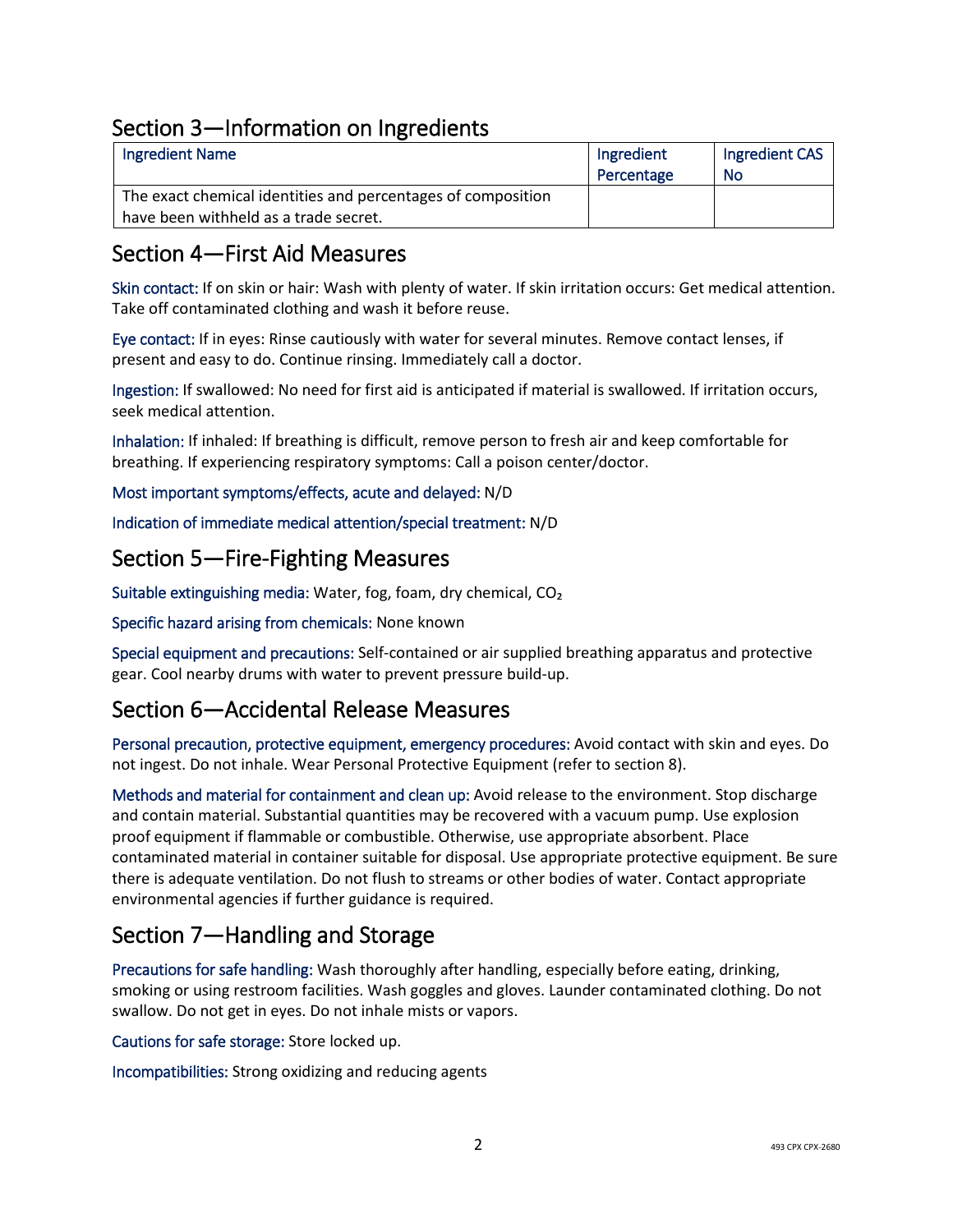# Section 8—Exposure controls/personal protection

#### Exposure Limits: N/D

Specific Engineering: Not established.

Individual protective equipment and measures: Eye Protection: Prevent eye contact. Wear chemical splash goggles or similar eye protection if the potential exists for eye contact. Skin Protection: Avoid skin contact. Wear rubber or impervious plastic gloves to prevent contact. Launder contaminated clothing before re-use. Respiratory Protection: If vapor concentration exceeds TLV, use NIOSH-approved respirator with organic vapor cartridges. General Hygiene: Wash hands after handling. Other Protective Clothing or Equipment: Safety shower and eyewash fountain

## Section 9—Physical and Chemical Properties

| Physical State: Liquid                            | Flammability (solid, gas): Not Flammable |
|---------------------------------------------------|------------------------------------------|
| Color: Blue                                       | Vapor Pressure (mmHg): N/D               |
| Odor: Characteristic fragrance                    | Vapor Density (air= 1): N/D              |
| Odor Threshold: N/D                               | Relative Density: 1.04                   |
| pH: N/D                                           | Solubilities: In water: complete         |
| Melting point/freezing Point: N/D                 | Partition Coefficient: N/D               |
| Initial Boiling Point and Boiling Range: 205 °F   | Auto-Ignition Temperature: N/D           |
| Flash Point: 204 °F                               | Decomposition Temperature: N/D           |
| <b>Evaporation Rate: N/D</b>                      | Viscosity: N/D                           |
| Upper/Lower Flammability or Explosive limits: N/D |                                          |

### Section 10—Stability and Reactivity:

| <b>Chemical Stability: Stable</b>            | Condition to Avoid: High heat, flames and sparks.   |
|----------------------------------------------|-----------------------------------------------------|
| Reactivity: No specific reactivity test data | <b>Possibility of Hazardous Reaction: Hazardous</b> |
| available for this mixture.                  | Polymerization: will not occur.                     |
| Incompatible Materials: Strong oxidizing and | <b>Hazardous Decomposition Products:</b>            |
| reducing agents                              | Carbon monoxide, carbon dioxide, and possibly       |
|                                              | other combustion product.                           |

## Section 11—Toxicological information:

Information on the likely routes of exposure: Skin contact, eye contact, inhalation, ingestion.

| <b>Chemical Name</b>                          | Oral LD50              | <b>Dermal LD50</b> | <b>Inhalation LD50</b> |
|-----------------------------------------------|------------------------|--------------------|------------------------|
| Ingredient 1                                  | $>900$ mg/kg           | N/D                | N/D                    |
| Ingredient 2                                  | $600 \,\mathrm{mg/kg}$ | N/D                | N/D                    |
| Ingredient 3                                  | 1,300 mg/kg            | N/D                | N/D                    |
| Product as a Whole                            | 4,283 mg/kg            | N/D                | N/D                    |
| The exact chemical identities and percentages |                        |                    |                        |
| of composition have been withheld as a trade  |                        |                    |                        |
| secret.                                       |                        |                    |                        |

Important symptoms: Refer to Section 4—First Aid Measures.

Effects of Acute Exposure: Eyes: May cause severe eye irritation. Skin: May cause irritation with prolonged or repeated contact. Inhalation: May irritate or damage mucous membranes of respiratory or digestive tract.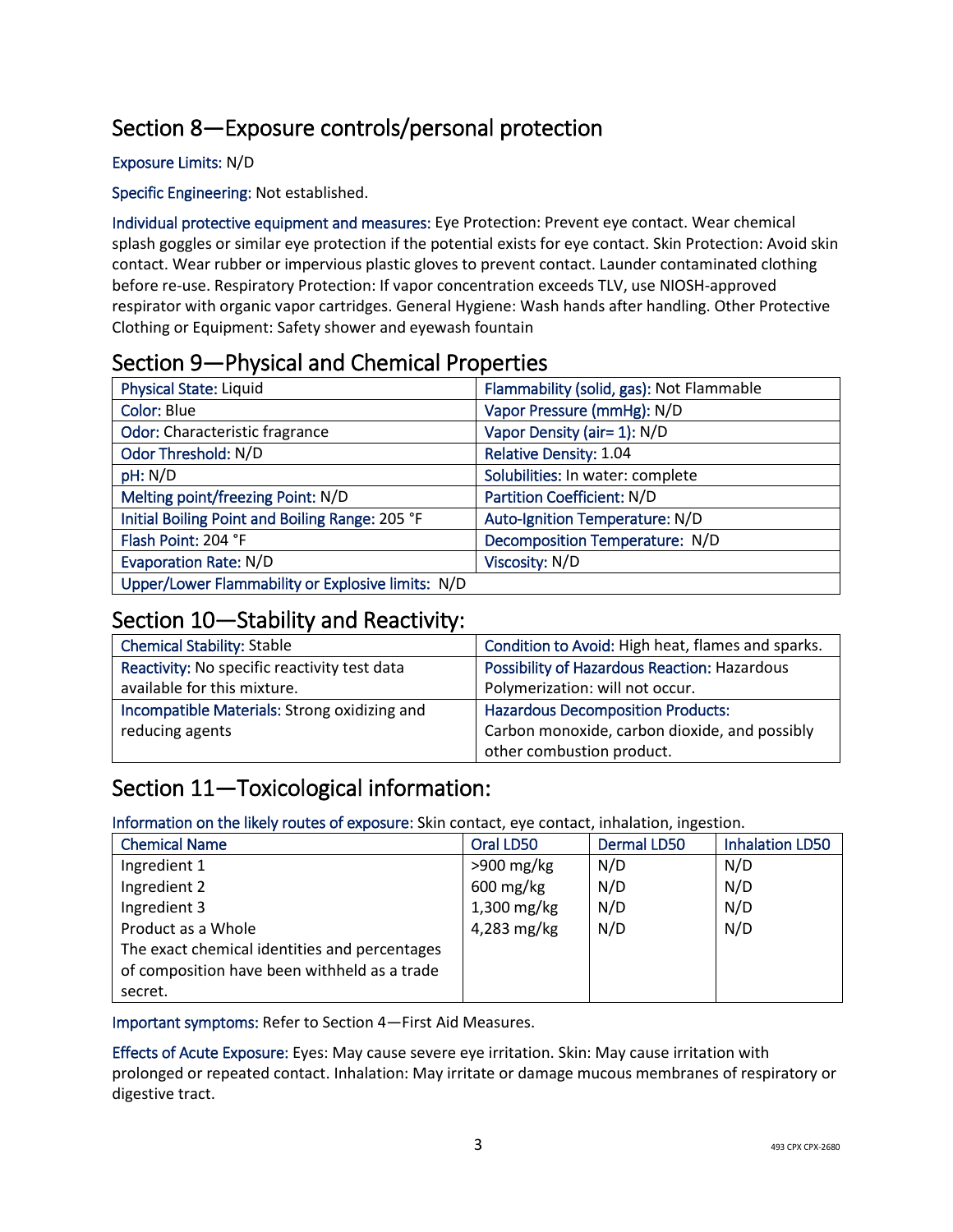#### Effects of Chronic Exposure: N/D

Carcinogenicity: IARC: No component of this product present at levels greater than or equal to 0.1% is identified as a carcinogen or potential carcinogen by ACGIH.

ACGIH: No component of this product present at levels greater than or equal to 0.1% is identified as a carcinogen or potential carcinogen by ACGIH.

NTP: No component of this product present at levels greater than or equal to 0.1% is identified as a known or anticipated carcinogen by NTP.

OSHA: No component of this product present at levels greater than or equal to 0.1% is identified as a carcinogen or potential carcinogen by OSHA.

#### Other Data: N/D

### Section 12—Ecological Information:

Ecotoxicity: Harmful to aquatic life with long lasting effects.

Ingredient 1: Toxicity to fish LC50 - Pimephales promelas (fathead minnow) - 3.8 - 6.2 mg/l - 96 h, Toxicity to daphnia and other aquatic invertebrates LC50 - Daphnia magna (Water flea) - 9.3 - 21.4 mg/l - 48 h, Toxicity to bacteria IC50 - Bacteria - > 1,000 mg/l - 16 h.

Benzaldehyde: Toxicity to fish LC50 - Lepomis macrochirus - 1.07 mg/l - 96 h. Mortality LOEC - Pimephales promelas (fathead minnow) - 0.45 mg/l - 7 d. Mortality NOEC - Pimephales promelas (fathead minnow) - 0.22 mg/l - 7 d. LC50 - Leuciscus idus (Golden orfe) - 62 mg/l - 48 h.

Toxicity to daphnia and other aquatic invertebrates: EC50 - Daphnia magna (Water flea) - 50 mg/l - 24 h

| Persistence and degradability: N/D | Bioaccumulative Potential: N/D |
|------------------------------------|--------------------------------|
| Mobility in Soil: N/D              | Other Adverse Effects: N/D     |

## Section 13—Disposal Considerations

Waste Treatment Method: Avoid release to the environment. Collect spillage. DO NOT DUMP INTO ANY SEWERS, ON THE GROUND, OR INTO ANY BODY OF WATER. All disposal practices must be in compliance with all Federal, State/Provincial and local laws and regulations. Regulations may vary in different locations. Waste characterizations and compliance with applicable laws are the responsibility solely of the waste generator. FOR UNUSED & UNCONTAMINATED PRODUCT, the preferred options include sending to a licensed, permitted: Incinerator or other thermal destruction device. Waste water treatment system.

## Section 14—Transport Information

| UN number:                                                                  | UN proper shipping name:     |
|-----------------------------------------------------------------------------|------------------------------|
| Transport hazard class(es) :                                                | Packing group if applicable: |
| <b>Environmental hazards:</b>                                               | <b>Special precautions:</b>  |
| Transport in bulk (according to Annex II of MARPOL 73/78 and the IBC Code): |                              |

## Section 15—Regulatory information

SARA Title III Hazard Categories: No reported ingredients

### Section 16—Other Information

#### Key to Abbreviations:

no info not determined, no information found N/D not determined, no information found